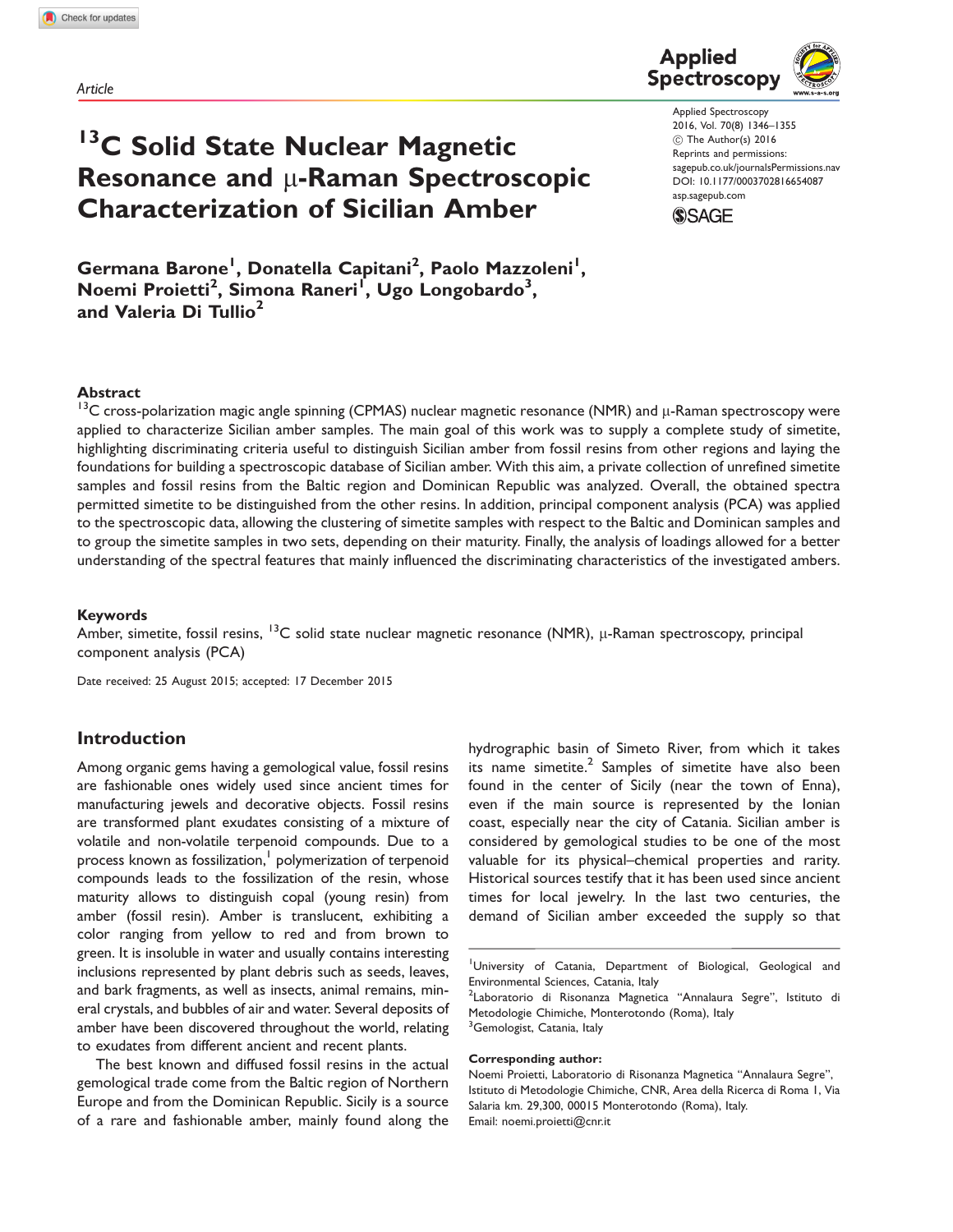imported amber, instead of simetite, was used to satisfy the market demand. $3$  Due to the lack of authentic simetite samples in the mineralogical collections, limited studies about simetite are available in the scientific literature.

Sicilian amber is characterized by various shades of red, but it also occurs in a black variety. Very poor information has been reported in literature about its origin, even if rare inclusions of vegetal fragments consisting of leguminosae leaves and angiosperm wood have been found in some ambers, suggesting a possible angiosperm origin. However, this attribution should be proved by additional paleobotanical analyses. It has been reported that Sicilian amber was formed in the mid-Miocene, therefore being about  $11-17$  Ma old<sup>4</sup> and being relatively younger than Baltic (35–50 Ma) and Dominican (25–45 Ma) amber.<sup>5</sup>

Considering the wide use of amber over the centuries and the interest of different disciplines in fossil resin characterization, several papers have been focused on the knowledge of the chemical structure of fossil resins. The non-crystalline nature of amber and its poor solubility prevent the use of many analytical techniques. Furthermore, in several cases, the value and the rarity of these gems requests the use of microand/or noninvasive or, at least, nondestructive analytical methods. Among them,  $^{13}C$  solid state NMR and  $\mu$ -Raman spectroscopy have been reported as useful tools in characterizing fossil resins, allowing to obtain the chemical fingerprint of different fossil resins and supplying useful information on maturation degree.<sup>3,6-8</sup>

In general, the chemical features of amber depend on both the biological origin and the geological environment in which the oxidative processes of maturation have took place. The use of  $13C$  solid state nuclear magnetic resonance (NMR) spectroscopy in characterizing amber has been demonstrated to be a powerful method for obtaining information on biological origin and geological environment. $9-13$ In detail,  $13C$  solid state NMR has allowed the grouping of European amber in two sets, one grouping amber from North Europe and one grouping amber from South Europe.<sup>3</sup> In a pioneering paper by Lambert and Frye,<sup>7</sup> the  $13<sup>13</sup>C$  cross-polarization magic angle spinning (CPMAS) NMR spectrum of Baltic amber with the assignment of carbon functionalities was reported. Dominican amber has also been investigated and compared with Baltic and Mexican ambers.<sup>8</sup> A wide variety of North American ambers dating back to the Cretaceous period and samples from Greenland, France, Switzerland, Lebanon, Jordan, Israel, Australia, and Papua New Guinea have been investigated by Lambert et al.<sup>12</sup> These studies have demonstrated that NMR spectral features allow the distinction of five groups of ambers based on their paleobotanical origins, specifically: Group A, worldwide provenance and related to Araucariaceae (gen. Agathis); Group B, worldwide provenance and related to Dipterocarpaceae; Group C, Baltic ambers or succinites having coniferous plants as a source; Group D, from Latin America, Africa, and the Caribbean having leguminous sources (from the Fabaceae); and Group E, fossil polystyrene.<sup>11</sup> In addition, experimental studies have demonstrated that NMR spectra also allow the detection of possible heating treatments used in the gemological field.<sup>13</sup> Recently, one-dimensional and two-dimensional <sup>1</sup>H NMR spectroscopy together with principal component analysis (PCA) has provided the same five amber groupings obtained from <sup>13</sup>C solid state NMR spectroscopy.<sup>14</sup>

<sup>13</sup>C solid state NMR, Raman, and Fourier transform infrared (FT-IR) spectroscopic techniques have been applied to study the geographical origin of fossil resins<sup>15,16</sup> and determine their maturity,<sup>5,17,18</sup> to investigate plant and animal remain inclusions<sup>19</sup> as well as to define the authenticity of invaluable archeological resin artifacts, $20-22$  and to distinguish ambers from imitations.<sup>5</sup>

The above-mentioned literature data indicate that a great interest has been devoted to fossil resins. Nevertheless, really poor literature data are available on simetite, especially due to the rarity of this amber variety. Therefore, in the present study a spectroscopic characterization of simetite samples from a private collection was carried out by using  $13$ C solid state NMR and  $\mu$ -Raman spectroscopy. Results obtained on simetite samples were compared with reference data collected on fossil resins from the Baltic region and the Dominican Republic, allowing us to determine the peculiar features of Sicilian amber that are useful when distinguishing it from others. Finally, in order to highlight the discriminating features among the studied resins, the PCA was applied to  $\mu$ -Raman and solid state NMR spectroscopic data.

## Experimental

## **Materials**

Fifteen unrefined simetite samples (labeled as NG) from a private collection were analyzed. In detail, the studied samples washed up by the sea along the southeastern Sicilian coastline (in the area between the outlets of Simeto and Salso rivers) and were collected by the gemologist Ugo Longobardo for jewelry manufacturing purposes. The ambers exhibit colors ranging from deep red to light black and weight about 3 carats (ct).

In order to compare the spectroscopic fingerprint of simetite with that of other ambers, reference samples from the Baltic region of Northern Europe (Poland and Russia) (8NL, 12NL, 13NL, 14NL) and the Dominican Republic (mining sites in Santo Domingo) (9NL, 10NL, 11NL) were also analyzed. Detailed information on the analyzed samples is reported in Table 1 and pictures of representative samples are shown in Figure 1.

## **Methods**

Fifteen simetite samples, four Baltic and three Dominican ambers, have been analyzed by <sup>13</sup>C CPMAS NMR. Samples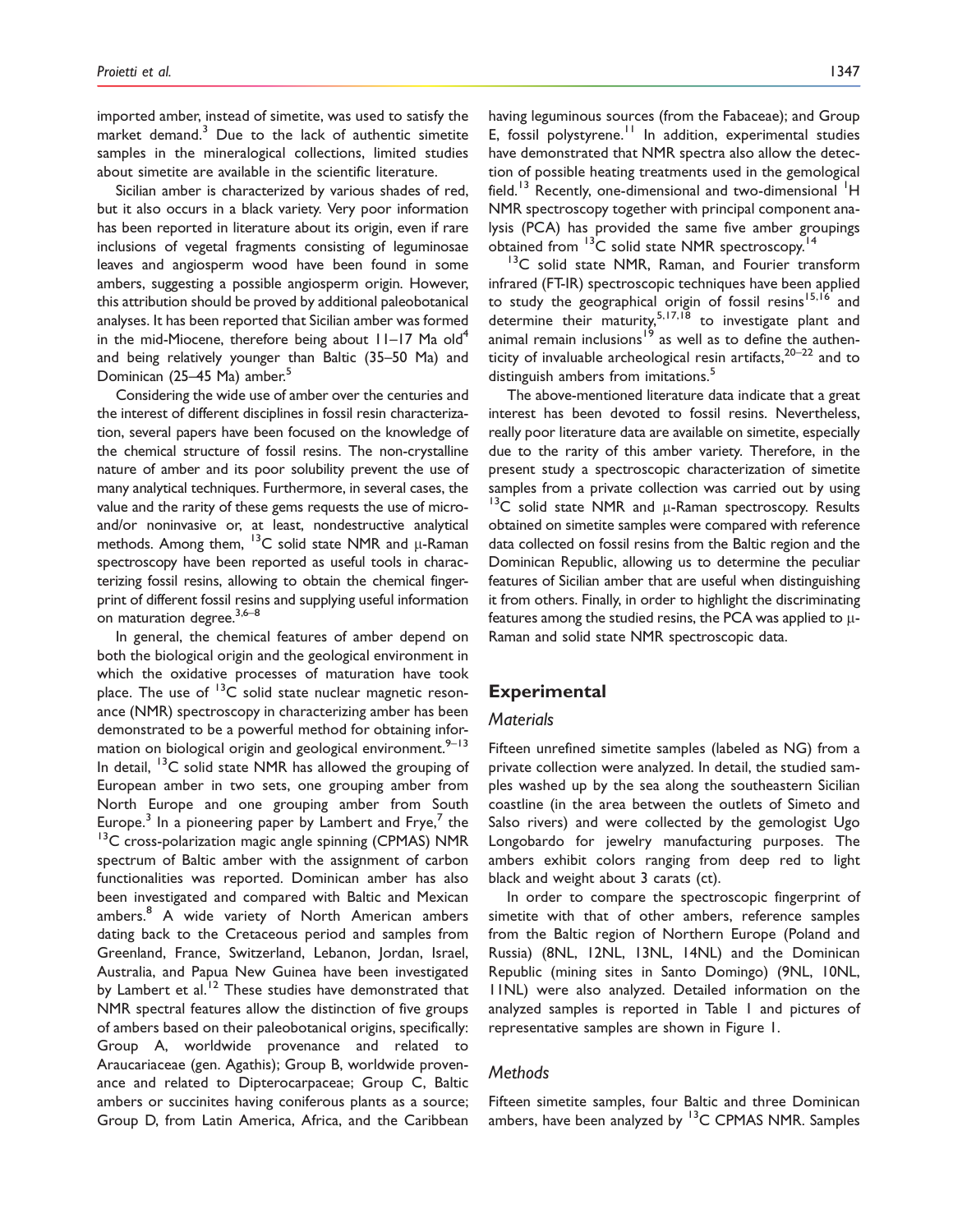were packed in 4 mm zirconia rotors with the available volume reduced to  $12 \mu$ l. <sup>13</sup>C CPMAS NMR spectra were carried out on a Bruker Avance III spectrometer operating at the proton frequency of 400.13 MHz. The spin rate was

Table 1. List of the investigated samples, together with color and weight.

| Sample      | Provenance         | Color       | Weight<br>(carats) |  |
|-------------|--------------------|-------------|--------------------|--|
| <b>ING</b>  | Sicily (Simeto)    | Deep red    | 3                  |  |
| 2NG         | Sicily (Simeto)    | Deep red    | $\overline{2}$     |  |
| 3NG         | Sicily (Simeto)    | Deep red    | $\mathbf{2}$       |  |
| 4NG         | Sicily (Simeto)    | Light black | 3.5                |  |
| 5NG         | Sicily (Simeto)    | Orange-red  | $\overline{2}$     |  |
| 6NG         | Sicily (Simeto)    | Deep red    | 4.5                |  |
| 7NG         | Sicily (Simeto)    | Orange-red  | 2.5                |  |
| 8NG         | Sicily (Simeto)    | Light black | 2.5                |  |
| 9NG         | Sicily (Simeto)    | Orange-red  | 2.5                |  |
| <b>IONG</b> | Sicily (Simeto)    | Light black | 4.5                |  |
| <b>IING</b> | Sicily (Simeto)    | Light black | 4.5                |  |
| 12NG        | Sicily (Simeto)    | Light black | 3                  |  |
| 13NG        | Sicily (Simeto)    | Orange-red  | 4.5                |  |
| 14NG        | Sicily (Simeto)    | Light black | 3                  |  |
| 15NG        | Sicily (Simeto)    | Deep red    | 3                  |  |
| 8NL         | Baltic region      | Orange      | 3.8                |  |
| 12NL        | Baltic region      | Orange      | 10.5               |  |
| 13NL        | Baltic region      | Orange      | 9.8                |  |
| 14NL        | Baltic region      | Orange      | 8.45               |  |
| 9NL         | Dominican Republic | Light brown | 12.39              |  |
| <b>IONL</b> | Dominican Republic | Light brown | 10.78              |  |
| <b>IINL</b> | Dominican Republic | Orange      | 5.4                |  |

1348 **Applied Spectroscopy 70(8) Applied Spectroscopy 70(8)** 

12 KHz. The contact time for the cross-polarization was 1.5 ms, the recycle delay was 3 s, and the  $\overline{H}$   $\pi/2$  pulse width was  $3.5 \,\mu s$ . The cross-polarization was achieved applying the variable spin-lock sequence  $RAMP–CPMAS<sup>23</sup>$  the RAMP was applied on the <sup>1</sup>H channel, and during the contact time, the amplitude of the RAMP was increased from 50% to 100% of the maximum value. Spectra acquired with a time domain of 1024 data points were zero filled and Fourier transformed with a size of 2048 data points applying an exponential multiplication with a line broadening of 8 Hz.

 $\mu$ -Raman spectra were acquired on 12 samples of simetite, two samples of Dominican ambers and two Baltic ones with a Raman Jasco NRS-3100 apparatus, equipped with a microscope with 10  $\times$ , 20  $\times$ , and 100  $\times$ objectives and two laser excitation sources at 532 and 785 nm, the excitation line at 785 nm was used for the measurements. Laser power was controlled by means of a series of density filters to avoid heating effects, depth resolution was set to few micrometers by means of a confocal hole. The system was calibrated using the  $520.7 \text{ cm}^{-1}$  Raman band of silicon before each experimental session.

## Principal Component Analysis

Principal component analysis transforms the multidimensional space of experimental variables into a space with reduced dimensions. These dimensions are a linear combination of mutually orthogonal variables (principal components (PCs)) that retain the information about the variability present in data.

Principal component analysis was applied to NMR and µ-Raman spectral data. In detail, PCA was performed on three groups of spectra corresponding to the three different sets of analyzed amber (Sicilian, Baltic, and Dominican amber).



Figure 1. Pictures of some representative samples: (a) Sicilian, (b) Baltic, and (c) Dominican ambers.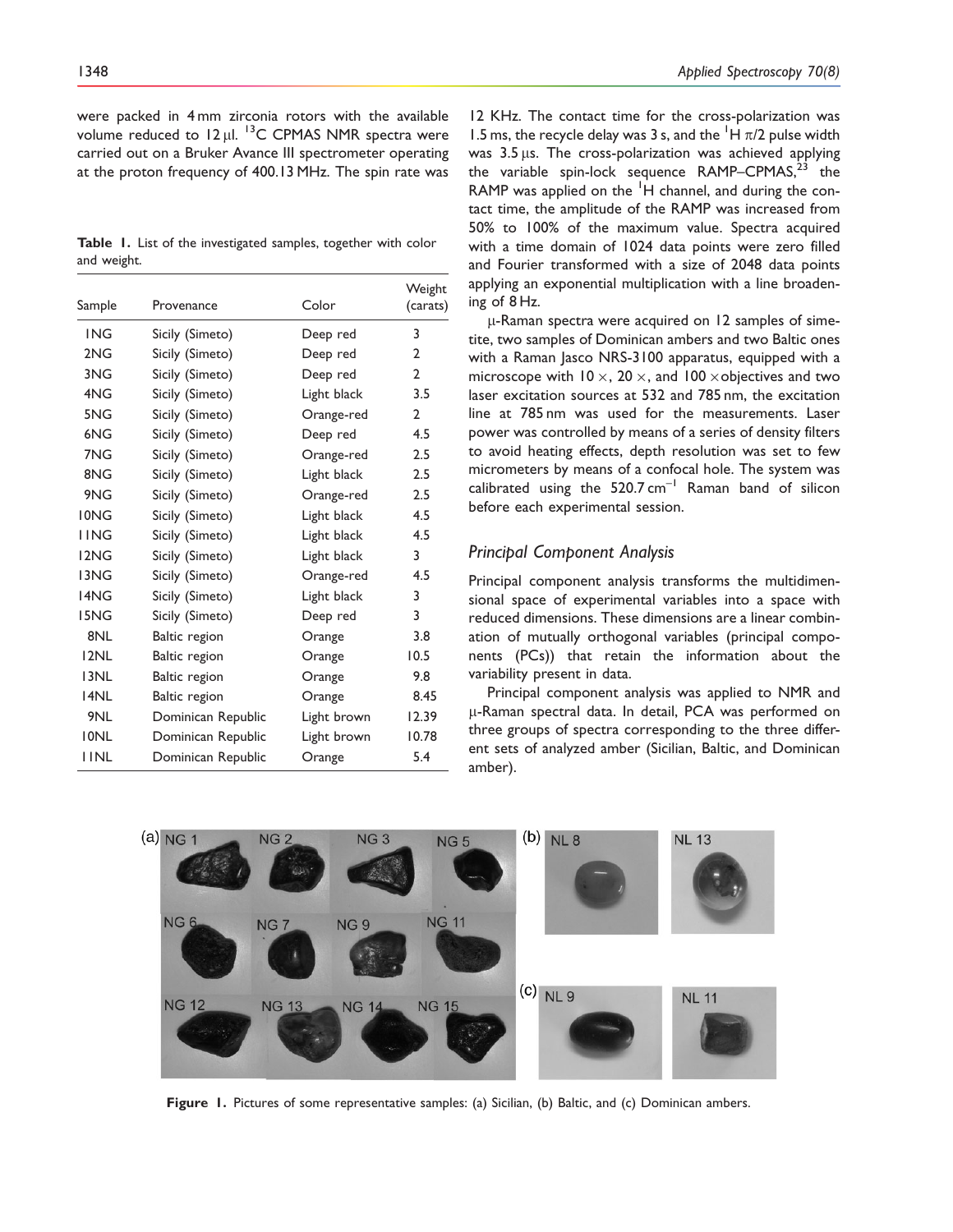The statistical processing of NMR data was performed using Microsoft Office Excel 2003 and Excel macros for PCA written by Tom Thurston. $24$  Before the application of PCA the absolute intensities of 3746 points in NMR spectra were normalized to obtain the same total integral value (10 000) for all the samples. PCA was applied to mean-centered 3746 variables.

 $\mu$ -Raman spectra were treated with statistical approach by using an integrated software system freely available, open and extensible, able to process, analyze, and classify Raman spectra.<sup>25</sup> In detail, the system utilizes only the most significant components that account for at least 95% of the variance in the spectra being analyzed. Consequently, each spectrum can be represented in terms of the PC variables called scores.

## Results and Discussion

## <sup>13</sup> C Solid State Nuclear Magnetic Resonance **Spectroscopy**

Ambers whose macromolecular structure is based on polymers or copolymers of labdanoid diterpenes are classified as Class  $1^{26}$  (Figure 2). Fossilization of amber involves a series of polymerization reactions that change its composition and determine the conversion of unsaturated to saturated bonds. These features can be investigated by using <sup>13</sup>C solid state NMR spectroscopy.

In <sup>13</sup>C NMR spectra, three regions of amber can be detected: single-bonded carbons  $( \delta 10-90)$ , doublebonded carbons ( $\delta$  105–155), and carbonyl and carboxyl carbons ( $\delta$  170–200).<sup>7,8</sup> The relative intensity of peaks of di- and tri-substituted alkene carbons ( $\delta$  128 and 140) and peaks of exomethylene carbons ( $\delta$  110 and 150) can be used for evaluating the maturity of fossil resins. The relative intensity of signals of exomethylenes decreases with increasing resin maturation.<sup>8,12</sup>

> Polymer Polymer  $R:CH_3;$  $R: COOCH<sub>3</sub>$



<sup>13</sup>C CPMAS NMR spectra of simetite samples highlight the typical features of amber<sup>3</sup> (Figure 3). The most intense peaks are observed in the saturated carbon region with the three major peaks at  $\delta$  20, 34, and 40, however the intensity of peaks at  $\delta$  20 and 34 is rather variable. Between  $\delta$  50 and 80 signals of carbon atoms with oxygen substitution are observed. In particular, methylene carbons next to hydroxyl (HOCH<sub>2</sub>) resonate at about  $\delta$  70, whereas carbons next to carboxyl ((C = O)OCH<sub>2</sub>) resonate at about  $\delta$  60. Two peaks of di- and tri-substituted alkenes are observed at  $\delta$  128 and 140. In some simetite samples, two weak resonances belonging to exomethyelenes are observed at  $\delta$  110 and 150, whereas in other samples these two peaks are missing. Peaks with a variable intensity observed between  $\delta$  170 and 190 are ascribed to ester (CO<sub>2</sub>R), acid (CO<sub>2</sub>H), and possibly ionized acid  $(CO_2^-)$ .<sup>7</sup> In many samples the intensity of the peak at  $\delta$  177 ascribed to carboxyl acid group was found to be relevant. Recently this peak has been described as distinctive of Recôncavo amber.<sup>27</sup>

Spectra collected on Baltic and Dominican reference samples show some spectral differences with respect to simetite samples (Figure 4).

In the spectra of Baltic amber, the intensity of the peak at  $\delta$  20 is weaker than in simetite, at  $\delta$  15 a shoulder due to methyl carbons is observed, and the peak at  $\delta$  38 is missing. In addition, the intensity of peaks of exomethylenes is higher than in simetite. The fingerprinting of the carbonyl carbon region is different from that observed in the case of



Figure 3.  $13$ C CPMAS NMR spectra of some representative simetite samples. The assignment of carbon functionalities is also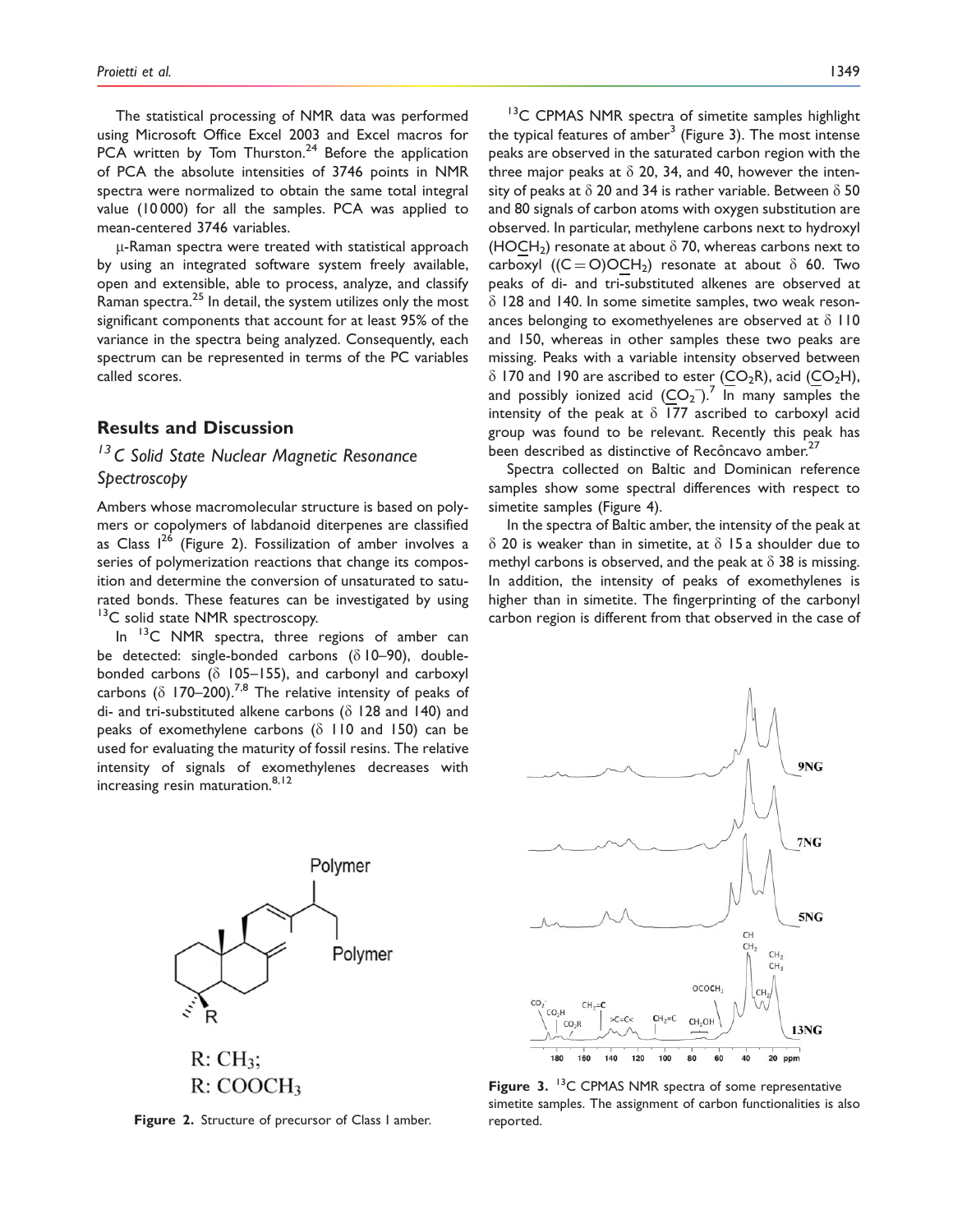simetite. In this region three weak peaks are observed, with a characteristic resonance at  $\delta \sim 170$  ascribed to succinic acid (Figure 4b).



Figure 4. <sup>13</sup>C CPMAS NMR spectra of (a) simetite, (b) Baltic, and (c) Dominican amber.

In the spectra of Dominican ambers (Figure 4c), the peak at  $\delta$  20 is weaker than in simetite, and a shoulder at  $\delta$  15, absent in simetite spectra, is observed; moreover, a shoulder at  $\sim \delta$  35 is detected. Finally, the intensity of peaks of exomethylenes is higher than in simetite, while in the functional group region a broad and really weak peak related to the carbonyl resonance at about  $\delta$  170, is observed (Figure 4c).

## m-Raman Spectroscopy

Referring to the Raman analysis of amber, the most important spectroscopic region is that between 1800 and  $1100 \text{ cm}^{-1}$ , where the CC stretching modes due to CH<sub>2</sub> and  $CH<sub>3</sub>$  groups are observable. In detail, the main Raman vibrational modes typical of fossil resins are centered at  $\sim$  1654 cm<sup>-1</sup> (related to the v(C = C) stretching vibration of the olefinic group C–CH<sub>2</sub>) and  $\sim$  1450 cm<sup>-1</sup> (related to  $\delta$ (CH<sub>2</sub>),  $\delta$ (CH<sub>3</sub>) twisting modes). The relative intensity of these two bands is able to provide information on maturation, aging, and oxidation degree of resins.<sup>6,17,21</sup> In particular, the greater the band at  $1450 \text{ cm}^{-1}$ , with respect to that at  $1654 \text{ cm}^{-1}$ , the more mature the resin. In fact, in fossil resins, the degradation of  $v(C=C)$  determines a lower intensity of the band at  $1654 \text{ cm}^{-1}$ , while in copal the presence of more unbroken  $C = C$  bonds produces a higher intensity of it. As a consequence, immature resins exhibit an intensity ratio  $I_{1650 \text{ cm}-1}$  /  $I_{1450 \text{ cm}-1}$  > 1, while a ratio < 1 indicates mature fossil resins. The second

Table 2. Wavenumbers (cm<sup>-1</sup>) of bands in the  $\mu$ -Raman spectra of all investigated samples (simetite, Baltic, and Dominican ambers) and their assignments. The intensity ratio  $(I_{1650 \text{ cm}}^{-1} / I_{1450 \text{ cm}}^{-1})$  is also reported.

| Simetite   |      |      |      |      |      |      | Baltic amber |      | Dominican amber |      |      |                          |      |      |             |                                                                 |
|------------|------|------|------|------|------|------|--------------|------|-----------------|------|------|--------------------------|------|------|-------------|-----------------------------------------------------------------|
| <b>ING</b> | 2NG  | 3NG  | 5NG  | 6NG  | 7NG  | 9NG  | <b>IING</b>  | 12NG | 13NG            | 14NG | 15NG | 8NL                      | 13NL | 9NL  | <b>IINL</b> | Assignment                                                      |
|            |      |      |      |      |      |      |              |      |                 |      |      |                          |      | 691  | 694         | $v(CC)$ isolated                                                |
| 704        | 716  | 717  | 711  | 714  | 715  | 714  | 713          | 715  | 714             | 710  | 713  |                          |      | 745  | 729         | $v(CC)$ isolated                                                |
| 754        | 753  | 757  | 747  | 747  | 751  | 747  | 747          | 755  | 744             | 745  | 746  | 737                      | 734  | 781  | 755         | $v(CC)$ isolated                                                |
| 881        | 886  | 888  | 887  | 882  | 883  | 893  | 879          | 887  | 889             | 884  | 885  | 882                      | 884  | 882  | 891         | v(COC)                                                          |
| 938        | 939  | 938  | 938  | 939  | 941  | 939  | 940          | 939  | 939             | 936  | 940  | $\overline{\phantom{0}}$ | 954  | 953  |             | $\rho$ (CH <sub>2</sub> ), $\rho$ (CH <sub>3</sub> )            |
| 972        | 976  | 976  | 975  | 979  | 978  | 974  |              | 975  | 976             | 975  | 978  | 977                      | 975  | 969  | 975         | $\rho$ (CH <sub>2</sub> ), $\rho$ (CH <sub>3</sub> )            |
| 1201       | 1202 | 1201 | 1198 | 1203 | 1202 | 1204 | 1200         | 1203 | 1200            | 1203 | 1202 | 1203                     | 1200 | 1200 | 1202        | $\delta$ (CH <sub>2</sub> ), $\delta$ (CH <sub>3</sub> )        |
|            | 1275 | 1276 |      |      | 1274 | 1275 |              | 1269 |                 | 1276 | 1274 | 1257                     | 1272 | 1275 | 1270        | $\delta$ (CH <sub>2</sub> ), $\delta$ (CH <sub>3</sub> )        |
| 1292       | 1297 | 1295 | 1296 | 1292 | 1296 |      | 1293         | 1290 |                 | 1294 |      | 1291                     |      |      |             | $\delta$ (CH <sub>2</sub> ), $\delta$ (CH <sub>3</sub> )        |
| 1354       | 1356 | 1355 | 1351 | 1351 | 353  | 1363 |              | 1354 | 1354            | 1353 | 1351 | 1331                     | 1355 |      |             | $\delta$ (C-H)                                                  |
| 1377       | 1380 | 1379 | 1376 | 1373 | 1379 | 1374 | 1368         | 1382 | 1380            | 1376 | 1376 | 1360                     | 1378 | 1362 | 1361        | $\delta$ (C-H)                                                  |
| 1445       | 1442 | 1443 | 1439 | 1442 | 1443 | 1440 | 1443         | 1443 | 1445            | 1445 | 1440 | 1448                     | 1448 | 1449 | 1450        | $\delta$ (CH <sub>2</sub> ), $\delta$ (CH <sub>3</sub> )        |
| 1463       | 1467 | 1462 | 1463 | 1469 | 1469 | 1466 | 1467         | 1465 | 1466            | 1464 | 1464 | 1475                     |      | 1456 | 1478        | $\delta$ (CH <sub>2</sub> ), $\delta$ (CH <sub>3</sub> )        |
|            |      |      |      |      |      |      |              |      |                 |      |      | 1611                     | 1618 | 1608 | 1634        | $v(C=C)$                                                        |
| 1655       | 1654 | 1652 | 1651 | 1652 | 1656 | 1655 | 1652         | 1654 | 1655            | 1651 | 1654 | 1649                     | 1639 | 1653 | 1652        |                                                                 |
| 0.85       | 0.85 | 1.02 | 0.44 | 0.49 | 0.54 | 0.33 | 0.42         | 0.33 | 0.55            | 0.41 | 0.52 | 0.53                     | 0.78 | 0.77 | 0.89        | $(l_{1650}$ cm <sup>-1</sup> /<br>$I_{1450}$ cm <sup>-1</sup> ) |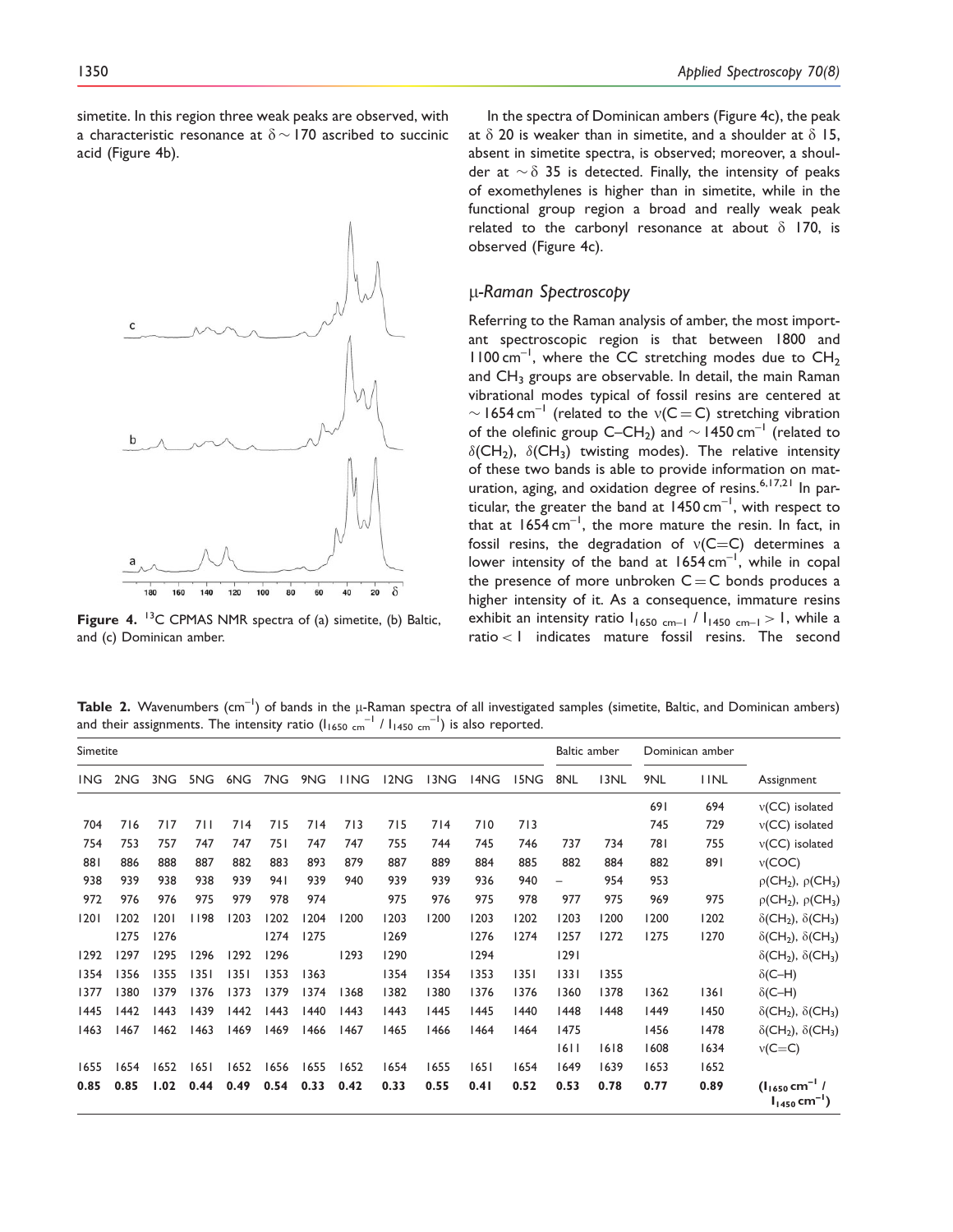interesting range spans between 1100 and 600  $cm^{-1}$ , where the ring breathing modes of the terpenoid components of amber can be observed and discrimination among different type of resins can be achieved. Additionally, in the region between 800 and 600 cm<sup>-1</sup>, further information on maturation degree of fossil resins can be obtained.<sup>5</sup> In detail, strong bands at about 710 and  $740 \text{ cm}^{-1}$  related to  $v(C = C)$  vibrations are typical of immature resins and tend to disappear with the maturation process due to the degradation of olefinic bonds.

In Table 2, the main bands detected in Raman spectra collected on simetite samples with the relative Raman



Figure 5.  $\mu$ -Raman spectra of some representative simetite samples in the range 600–1800 cm<sup>-1</sup>.



Figure 6.  $\mu$ -Raman spectra of (a) simetite, (b) Baltic, and (c) Dominican ambers in the range 600–1800 cm<sup>-1</sup>.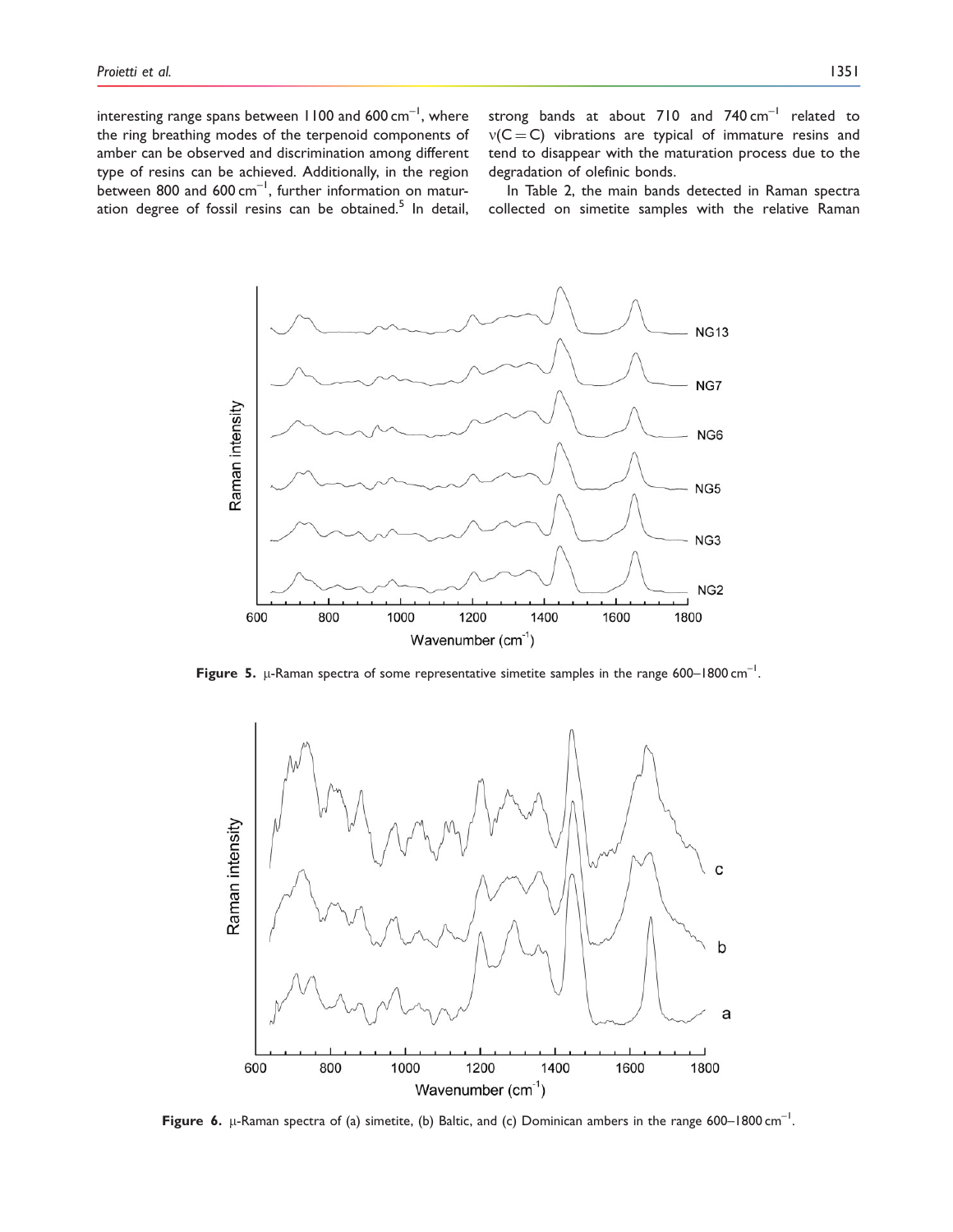modes assignments and the intensity ratio  $(I<sub>1650</sub> cm<sup>-1</sup>/I<sub>1450</sub>$  $cm^{-1}$ ) are reported, while in Figure 5 spectra collected on representative samples are shown.

In the spectral region  $1800-1400$  cm<sup>-1</sup>, simetite samples are characterized by two strong bands at about 1445 and 1650 cm<sup>-1</sup>. The intensity of the band at  $\sim$  1450 cm<sup>-1</sup> is higher than that of the band centered at  $\sim$  1650 cm<sup>-1</sup>. In order to obtain the intensity ratio of these two bands, peak fittings with background correction were performed and the areas of the two peaks were used to calculate this ratio. The obtained results showed a significant variability with values in the range of  $\sim$  0.3–0.8 (except in the case of the sample 3NG whose intensity ratio was found to be 1.02). It is worth noting that the band centered at about  $1450 \text{ cm}^{-1}$  is asymmetric in shape, due to the contribution at  $\sim$  1464 cm<sup>-1</sup>. According to the literature, $5$  this feature is also an indicator of the maturation degree of the resin; in detail, the greater the contribution of the shoulder, the younger the resin. Therefore, a weakness of the shoulder at 1464 cm– <sup>1</sup> is indicative of maturity. In all studied simetite samples, the contribution of the shoulder is about 30–40% of both the height and the area of the peak.

In the region between 1400 and  $1100 \text{ cm}^{-1}$  the majority of the samples exhibits three characteristic bands centered at about  $1200$ , 1270, and 1370 cm<sup>-1</sup>, ascribable to the  $\delta$ (CH<sub>2</sub>),  $\delta$ (CH<sub>3</sub>) twisting modes, and to the  $\delta$ (C–H) in plane symmetric modes. In all samples, the band at



Figure 7. Principal component analysis of <sup>13</sup>C CPMAS NMR spectroscopic data: (a) scores of the principal component variables PC1 and PC2, (b) plot of the loadings.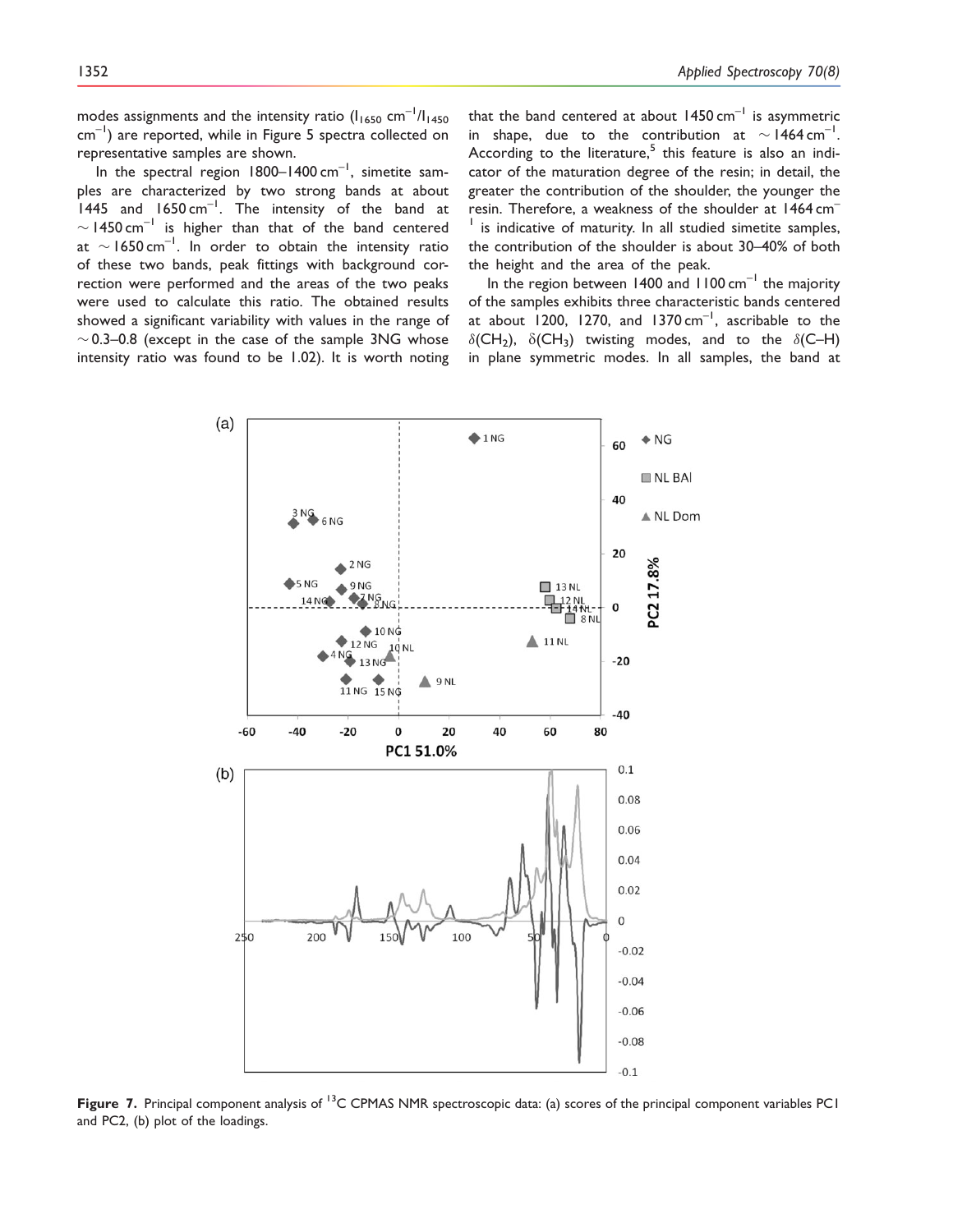about  $1370 \text{ cm}^{-1}$  is a doublet with two peaks centered at 1375 and 1353  $cm^{-1}$ , respectively.

The spectral features in the range  $1000-900$  cm<sup>-1</sup> can be assigned to the rocking vibrations of  $\rho$ (CH<sub>2</sub>) and  $\rho$ (CH<sub>3</sub>). In detail, the collected spectra exhibit two peaks centered at about 975 and 939  $cm^{-1}$ . Moreover, the presence of a band centered at about  $885 \text{ cm}^{-1}$  can be ascribed to the ring deformation bands of aromatic compounds and  $v(COC)$ stretching vibrations of cyclic ethers.

In the region 765–680 cm<sup>-1</sup>, related to  $v(CC)$  ring breathing modes of terpenoid components of amber and correlated to the maturity of the resin (i.e., the intensity of these bands tends to decrease during the maturation process), the presence of a doublet centered at around 750 and  $715 \text{ cm}^{-1}$  can be considered a characteristic feature of simetite.

Eventually, in order to highlight the discriminating spectroscopic features between Sicilian ambers and the others,  $\mu$ -Raman spectra were acquired on four reference samples, two from the Baltic region and two from the Dominican Republic.

Spectra of Baltic and Dominican amber samples show the typical Raman bands of fossil resins (Table 2), highlighting some differences with respect to simetite samples (Figure 6). Specifically, in the Raman spectra of Baltic amber (Figure 6b) characteristic bands are a doublet around  $1650 \text{ cm}^{-1}$  (peaks centered at  $\sim$  1610 and  $\sim$  1650 cm<sup>-1</sup>) and a single band at about  $730 \text{ cm}^{-1}$ . Otherwise, in the case of Dominican amber (Figure 6c), distinctive features are represented by a peak centered at  $1652 \text{ cm}^{-1}$  with a shoulder at  $1634 \text{ cm}^{-1}$  and by a triplet at 694, 729, and 755  $\mathrm{cm}^{-1.5}$  Finally, in both cases, the band centered at  $\sim$  1450 cm<sup>-1</sup> is quite symmetric, with a variable contribution of a shoulder at  $1464 \text{ cm}^{-1}$  at least for  $10\%$ of the total intensity of the peak. The intensity ratio  $(I<sub>1650</sub>)$  $\text{cm}^{-1}/I_{1450} \text{cm}^{-1}$ ) calculated for both Baltic and Dominican ambers gives values in the range of 0.5–0.9 (see Table 2).

### Principal Component Analysis

Nuclear magnetic resonance and  $\mu$ -Raman spectra evidenced significant differences between simetite and other ambers. It is possible to enhance the discriminant power



Figure 8. Principal component analysis of Raman spectroscopic data: (a) scores of the principal component variables PC1 and PC2, (b) plot of the loadings. Symbols: cross, Simetite; empty circle, Baltic amber; empty triangle, Dominican amber.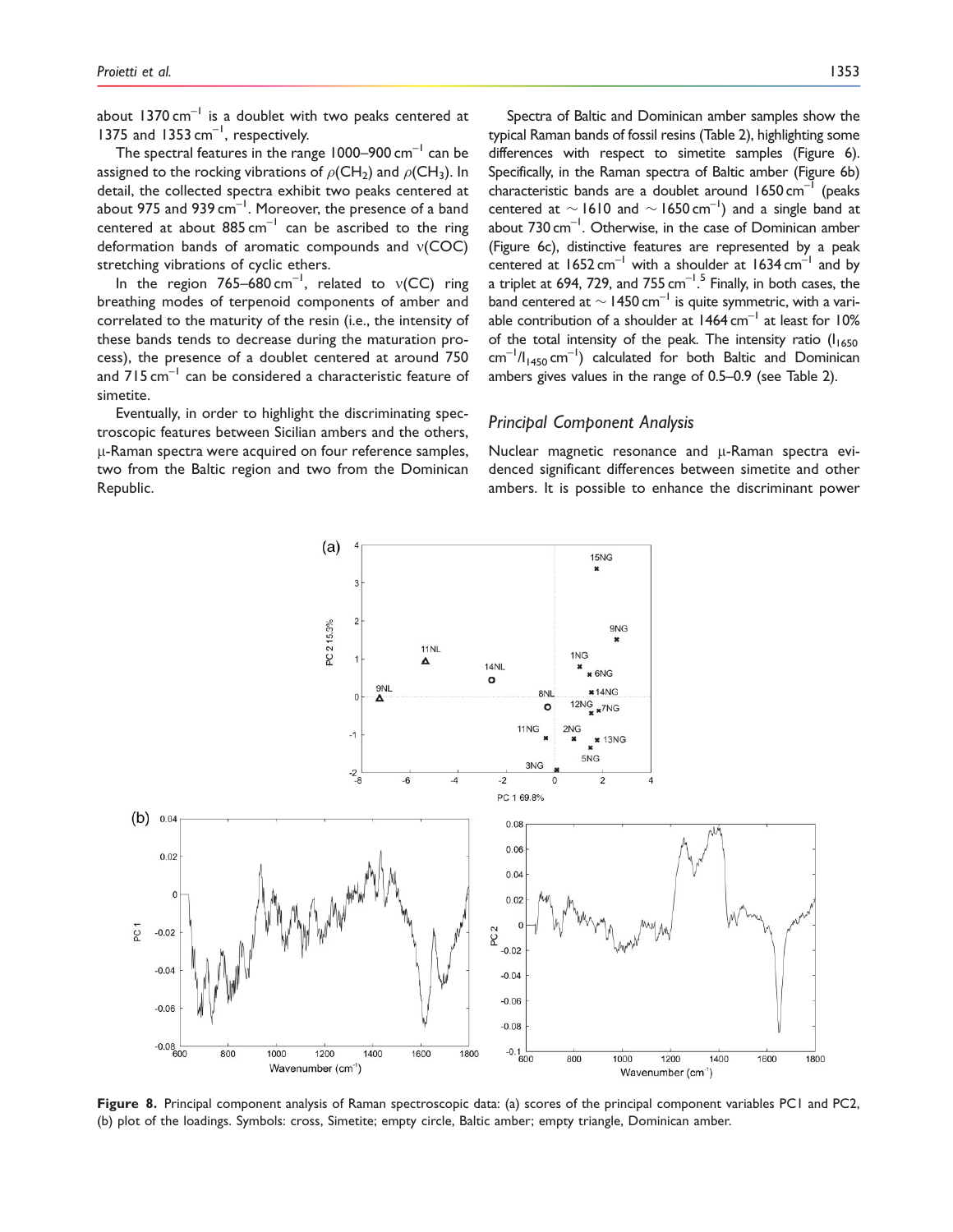of these two analytical techniques by applying PCA on spectral data.

Principal component analysis has been widely used to treat NMR data obtained from food matrices and biological fluids.<sup>24,28,29</sup> Moreover, PCA has been recently applied to NMR data obtained from exudates derived from conifers and angiosperms to distinguish them on the basis of molecular structure.<sup>30</sup>

Figure 7 shows the scores of the PCs (Figure 7a) and the plot of the loadings (Figure 7b) obtained applying the PCA to <sup>13</sup>C CPMAS NMR spectral data. The first two PCs account for 68.8% of the variability within the data, PC1 providing for 51% and PC2 for 17.8% (Figure 7a). Principal component PC1 allows the discrimination of the three sets of amber. The Baltic amber and simetite form two well separated groups, while the group of Dominican amber is more dispersed. An outlier corresponding to sample 1NG is observed in the simetite samples. Note that the  ${}^{13}C$ CPMAS spectrum of sample 1NG is very similar to the characteristic spectrum of Baltic amber. In the simetite group, PC2 allows the discrimination of ambers based on the maturation degree; in fact, samples lying below the horizontal dotted line, namely 4NG, 10NG, 11NG, 12NG, 13NG, and 15NG, are younger than those lying above this line, namely 2NG, 3NG, 5NG, 6NG, 7NG, 8NG, 9NG, and 14NG. It is worth noticing that the spectra of the former group show weak resonances of exomethylenes whereas in the spectra of the latter group these resonances are missing. The plot of loadings of PC1 is reported in Figure 7b. The larger the loading of a particular peak onto PC1, the larger the discrimination power of the corresponding variable. Therefore, it is evident that peaks of all spectral regions contribute to PC1.

Similar results were obtained by applying PCA to µ-Raman spectral data. Five PCs accounting for 96% of the total variability were determined. By considering the scores of the first two PCs (Figure 8a), namely PC1 providing for 69.8% and PC2 for 15.3%, a good discrimination, mainly influenced by PC1 (Figure 8b), can be observed among the three sets of analyzed samples. Indeed, in this case, PC2 does not give any further information on the maturation degree. The observed outlier corresponds to sample 15NG and is different from that observed in the case of PCA applied to NMR data.

## **Conclusions**

In this paper, a <sup>13</sup>C CPMAS NMR and Raman spectroscopic investigation of Sicilian amber was carried out. Both spectroscopic methods allowed the characterization of fossil resins and discrimination of ambers from different geological areas. Specifically, the investigation highlighted the characteristic spectroscopic features of simetite with respect to Baltic and Dominican ambers. The complementary use of both techniques allowed us to obtain information on the maturation

degree of the resins, according to the relative age assigned to them by literature data. In fact, even if the intensity ratio determined by using  $\mu$ -Raman data covers a similar range of values for simetite, Baltic, and Dominican ambers, it is noteworthy that the  $I_{1650}/I_{1450}$  value and the rate of maturation is not just a function of time but is also related to the burial environment.<sup>6</sup> Therefore, more realistic information has been gained from the use of additional spectroscopic features, such as the intensity of the shoulder of the Raman band at  $\sim$  1450 cm<sup>-1</sup>, as well as the relative intensity of alkene and exomethylene peaks in NMR spectra.

The application of the PCA to NMR and Raman spectroscopic data allowed us to establish a general method for distinguishing Sicilian amber from the others. Basically, the discrimination among the three investigated sets of fossil resins was clearly evidenced by the PCA carried out on the whole spectroscopic set of data. In fact, the plot of the loadings indicated that all peaks contributed towards differentiating the provenance of samples. Furthermore, PCA on NMR data also showed a clear grouping of younger simetite samples with respect to the older ones, possibly indicating the existence of two types of Sicilian amber.

To summarize, the obtained results allowed us to obtain a complete spectroscopic characterization of a representative set of simetite samples, supplying useful discriminating parameters for the identification of Sicilian amber and valuable data for mineralogists, gemologists, and conservation scientists.

#### Acknowledgments

This present research was supported by CNR (Italy) within the SM@TINFRA-SSCH project ''Smart Integrated Infrastructures for Data Social Sciences, Humanities and Cultural Heritage Ecosystem'' (2012–2015).

### Conflict of Interest

The authors report there are no conflicts of interest.

#### References

- 1. J.H. Langenheim. ''Plant Resins: Chemistry, Evolution, Ecology, and Ethnobotany''. Portland, OR: Timber Press, 2003.
- 2. O. Helm, H. Conwentz. ''Sull'ambra di Sicilia''. Malpighia. 1886. 1: 49–56.
- 3. J.B. Lambert, C.W. Beck, J.S. Frye. ''Analysis of European Amber by Carbon-13 Nuclear Magnetic Resonance Spectroscopy''. Archaeometry. 1988. 30(2): 248–263.
- 4. G.O. Poinar. Life in Amber. Stanford, CA: Stanford University Press, 1992.
- 5. W. Winkler, E. Ch. Kirchner, A. Asenbaum, M. Musso. ''A Raman Spectroscopic Approach to the Maturation Process of Fossil Resins''. J. Raman Spectrosc. 2001. 32(1): 59–63.
- 6. R.H. Brody, H.G.M. Edwards, A.M. Pollard. ''A Study of Amber and Copal Samples Using FT-Raman Spectroscopy''. Spectrochimica Acta Part A. 2001. 57(6): 1325–1338.
- 7. J.B. Lambert, J.S. Frye. ''Carbon Functionalities in Amber''. Science. 1982. 217(4554): 55–57.
- 8. J.B. Lambert, J.S. Frye, G.O. Poinar Jr. ''Amber from the Dominican Republic: Analysis by Nuclear Magnetic Resonance Spectroscopy''. Archaeometry. 1985. 27(1): 43–51.